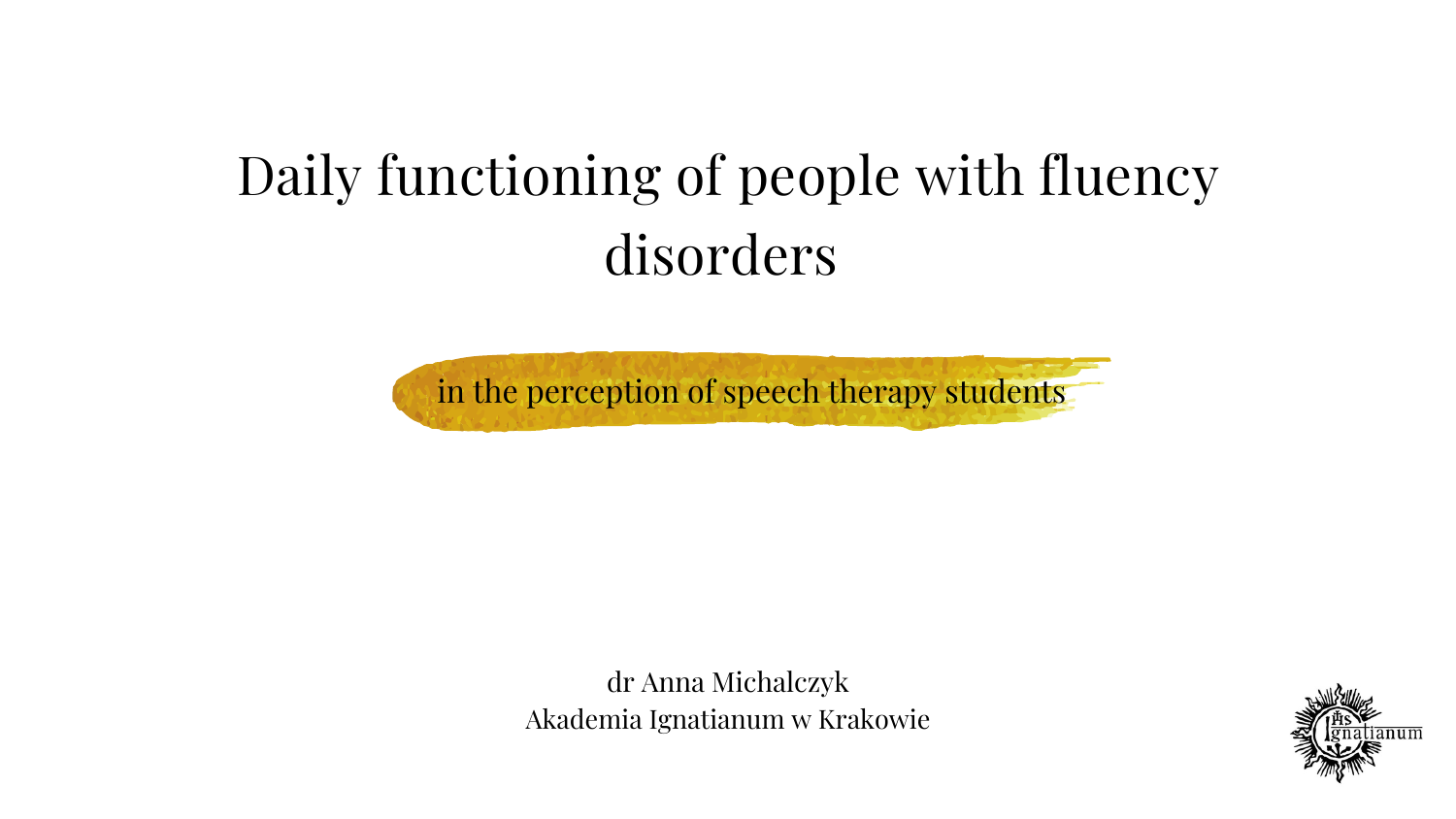

Stuttering is a disruption in the fluency of verbal expression characterized by involuntary, audible or silent, repetitions or prolongations of sounds or syllables.

Speech therapists help prevent communication disorders early on and identify at-risk students, assess and evaluate communication skills in students, and develop individualized education programs for those students who need them. With how crucial speech language-pathologists are to educational age, many speech therapists opt to pursue career opportunities within school systems.

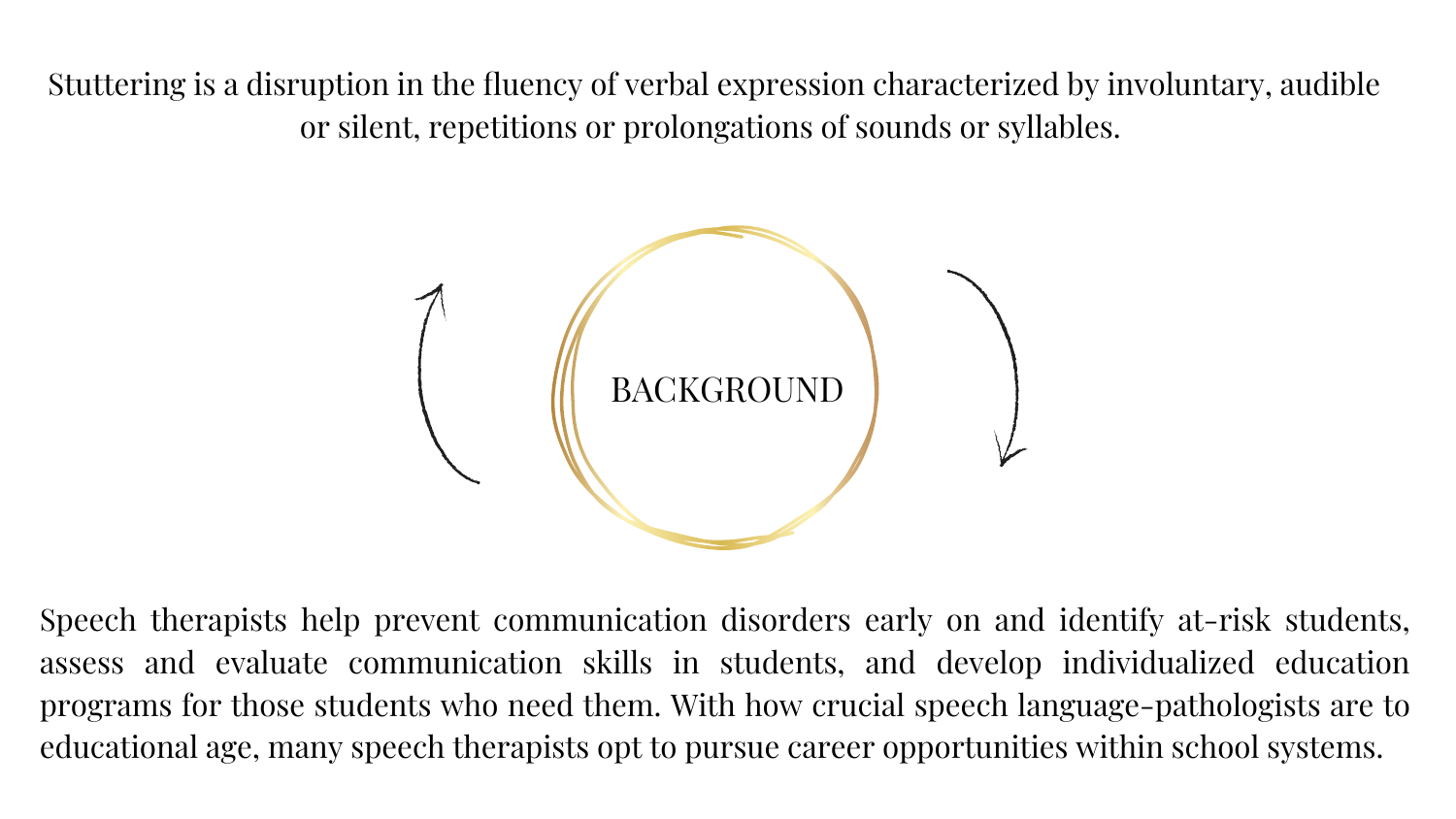- the participants 150 speech therapy students (Poland)
- survey questionnaire (12 questions):
- definitely yes
- rather yes
- definitely not
- rather not
	- [respondent's](https://pl.bab.la/slownik/angielski-polski/respondent-s-particulars) particulars the form of continued education, the full name of university, gender.

#### Method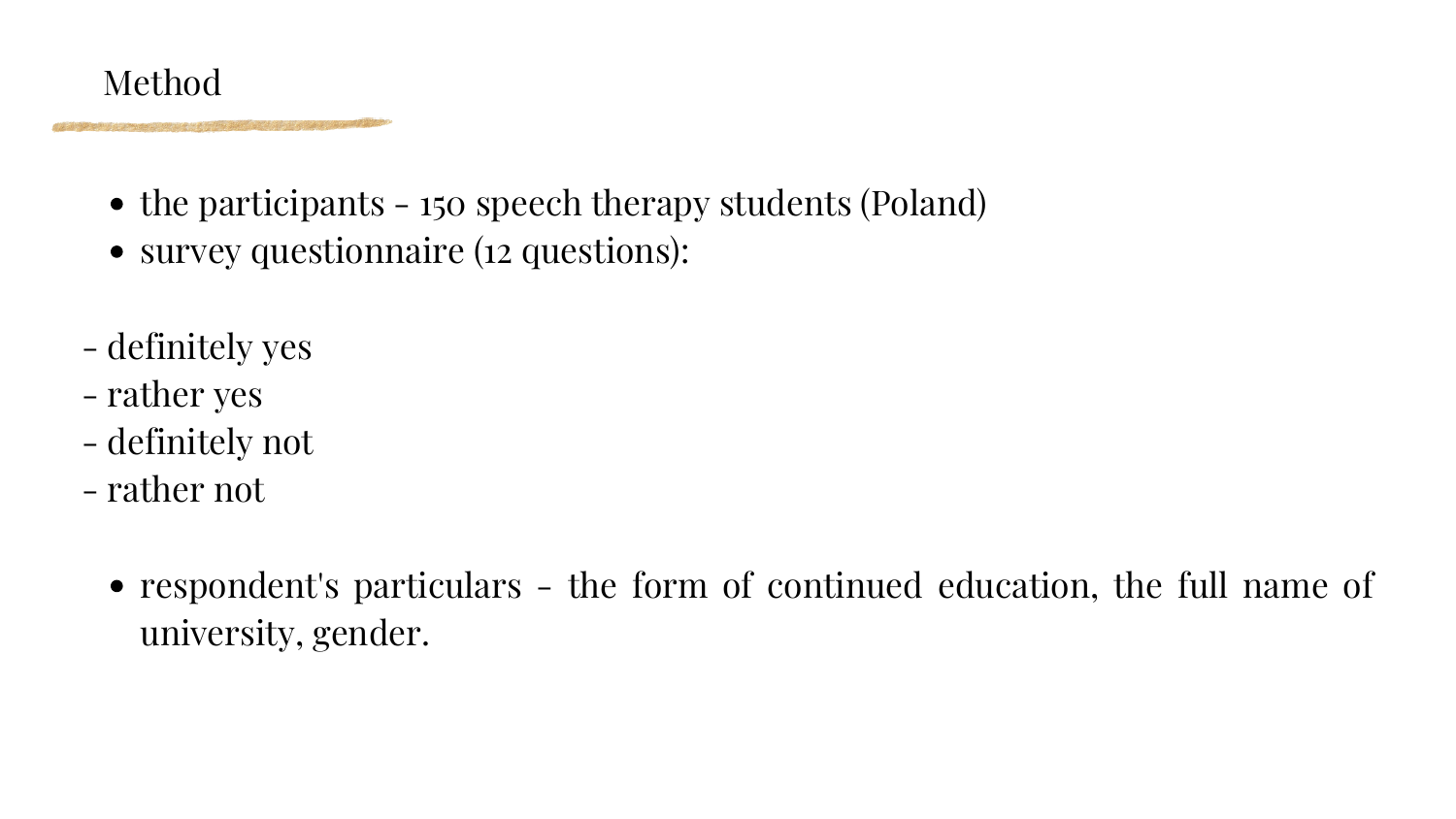#### Please choose the form of continued education:

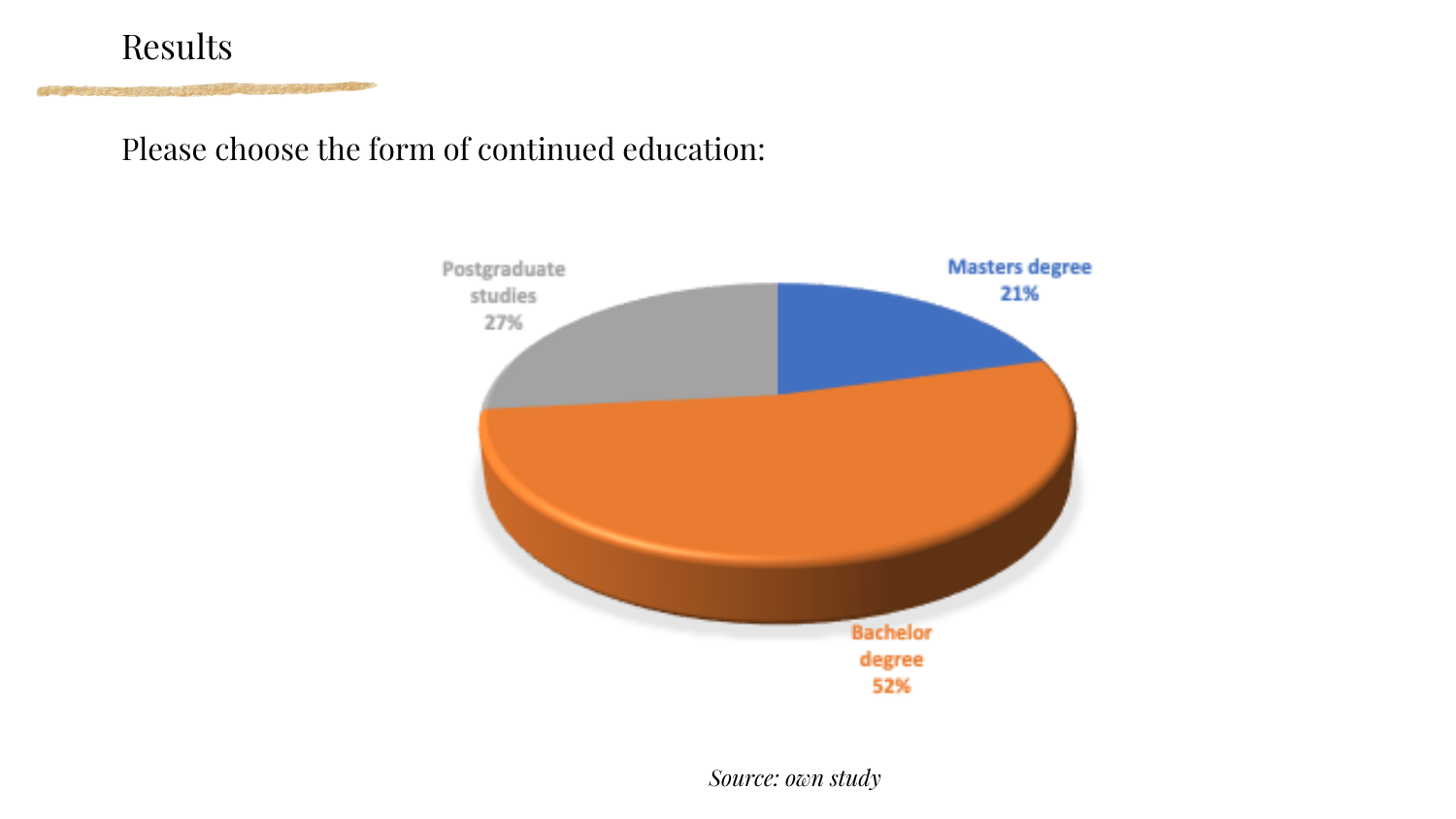#### Please provide the full name of your university



*Source: own study*

**Jesuit University Ignatianum in Cracow** 22%

> **University of Warsaw** 13%

Medical University of Warsaw 12%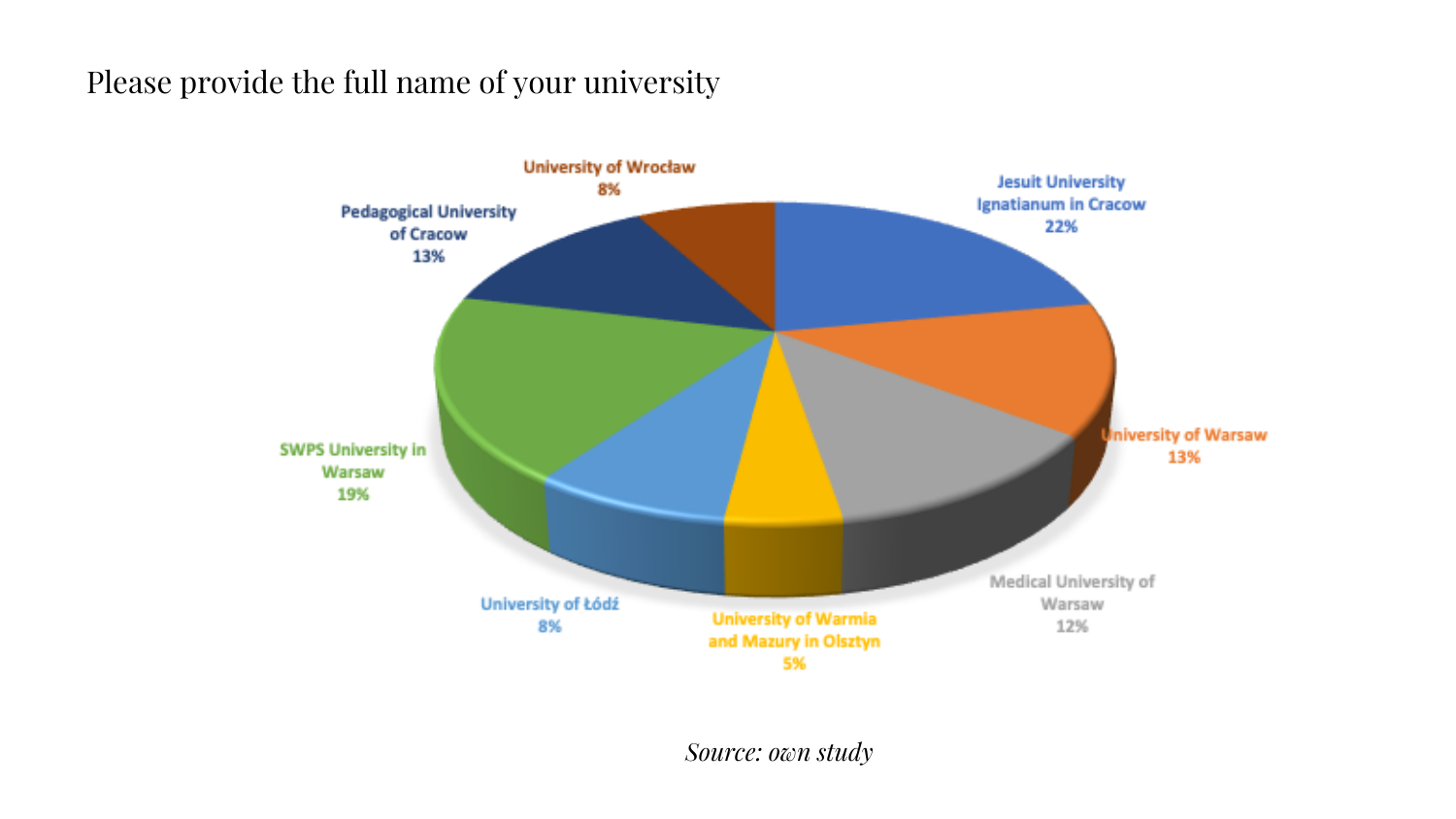#### Please select your gender

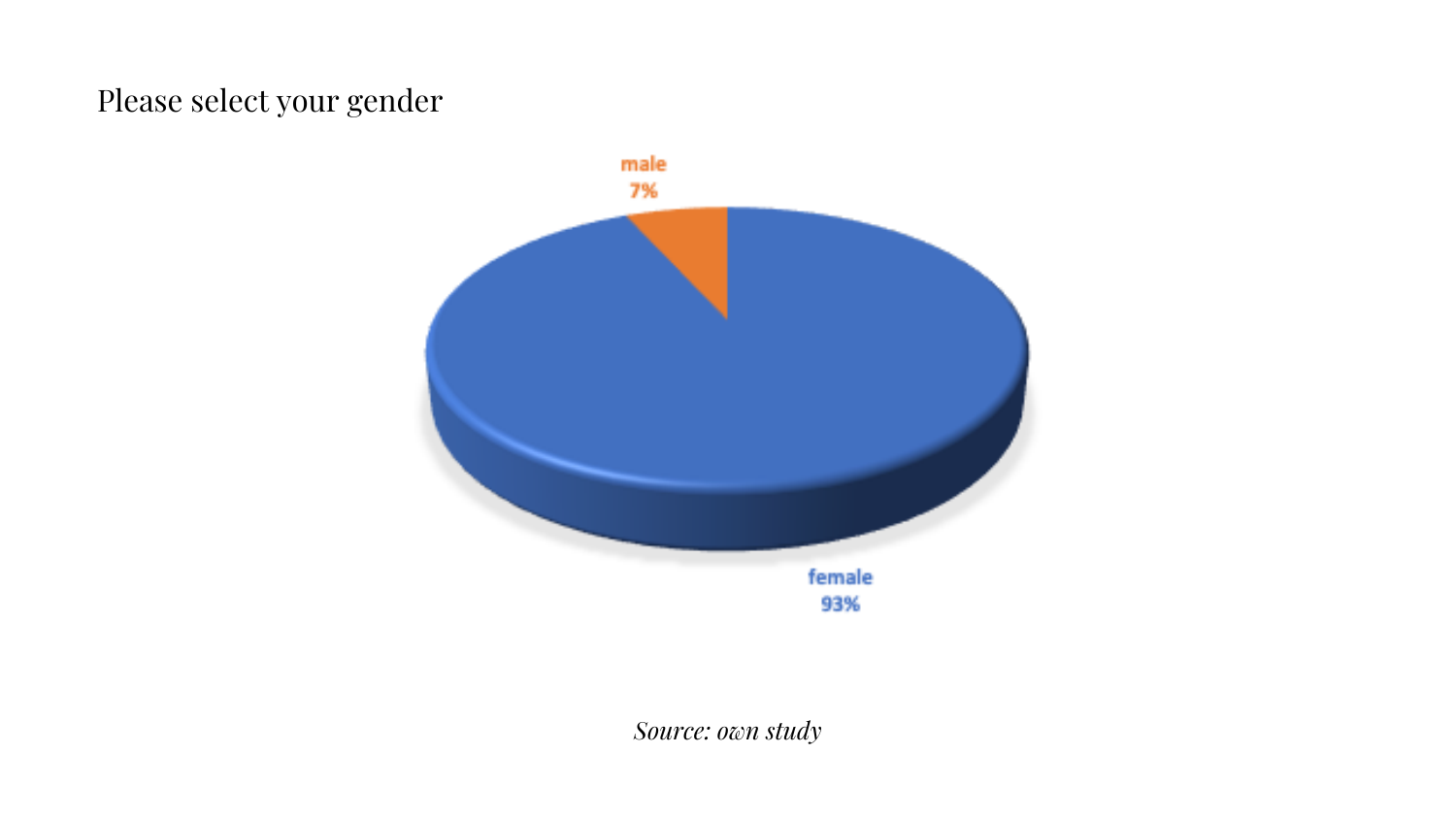# 1.People who stutter has difficulty speaking fluently in all situations

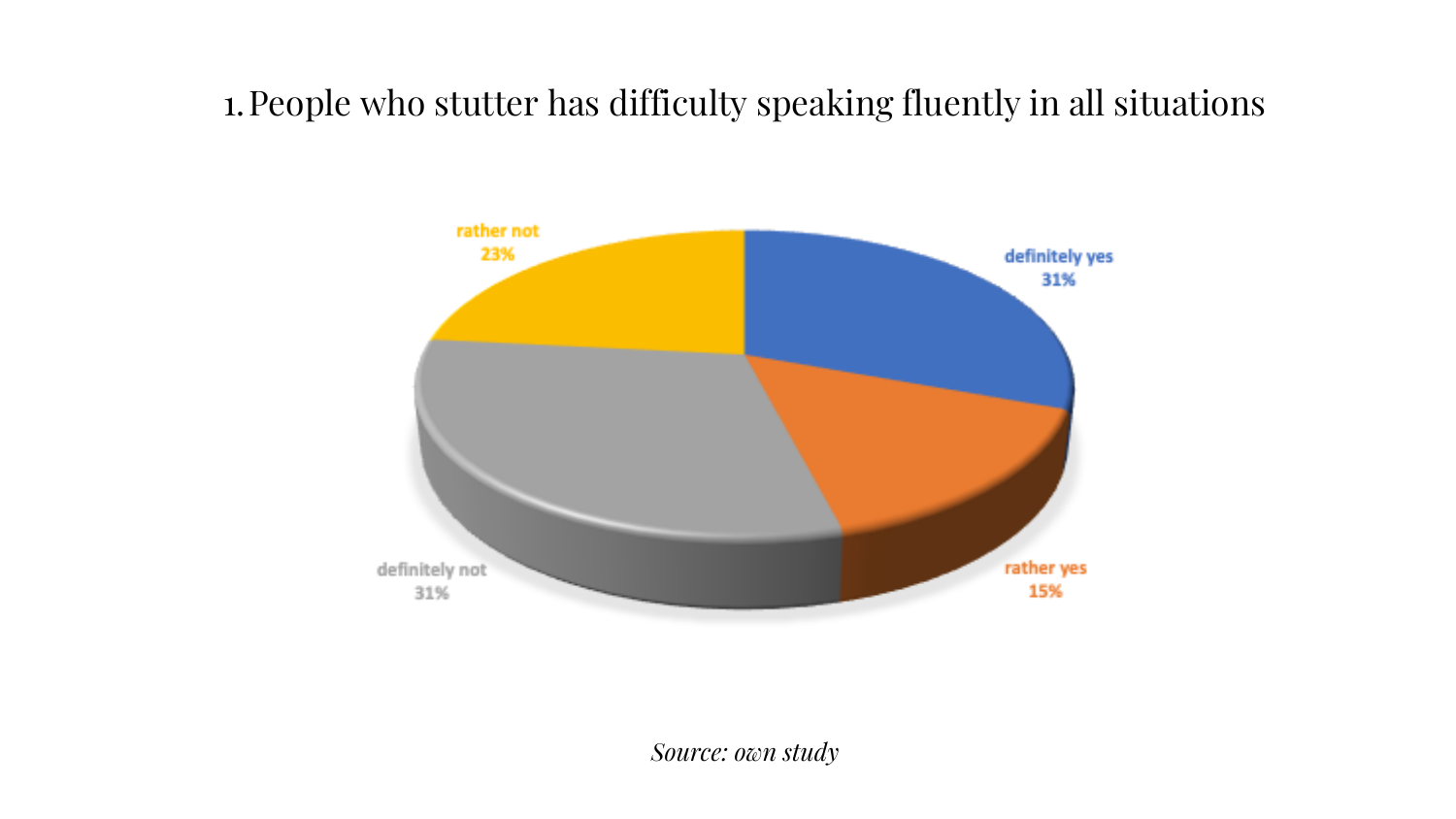## 2. People who stutter have a slightly reduced level of general intellectual performance



*Source: own study*

67%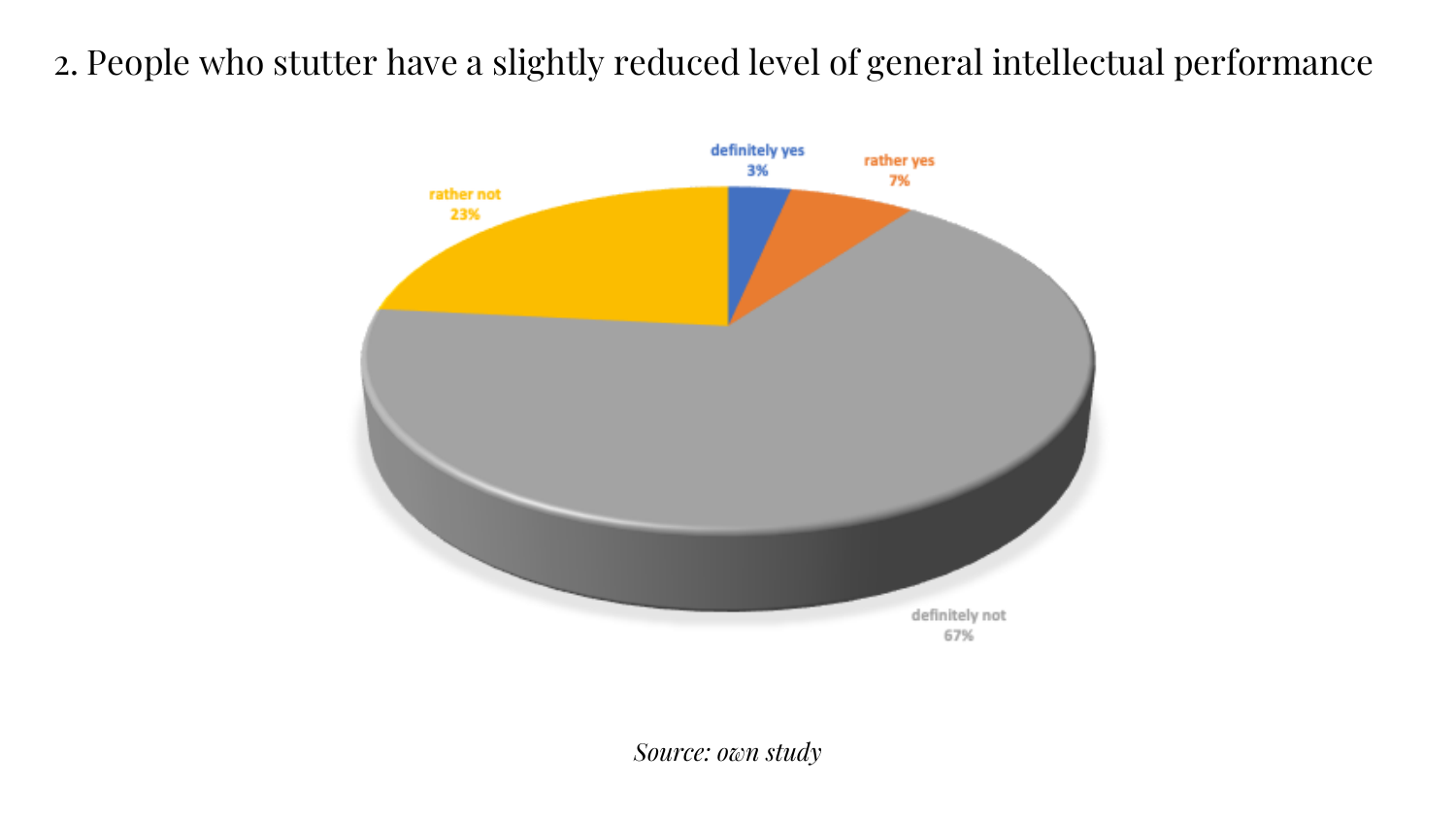## 3. People who stutter are characterized by an increased level of timidity and shyness



*Source: own study*

definitely yes 62%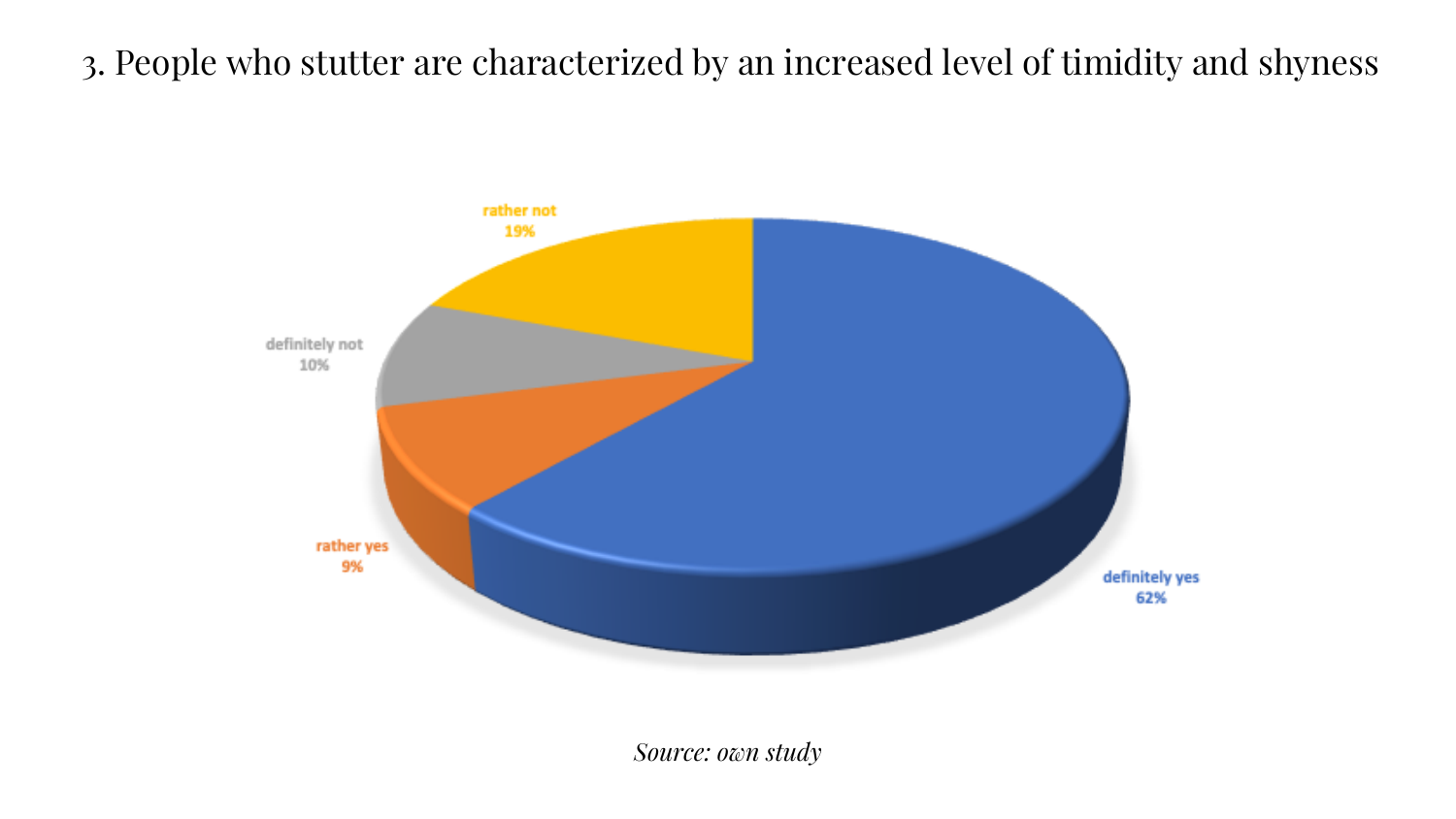### 4. There are many different factors that can cause stuttering



definitely yes 89%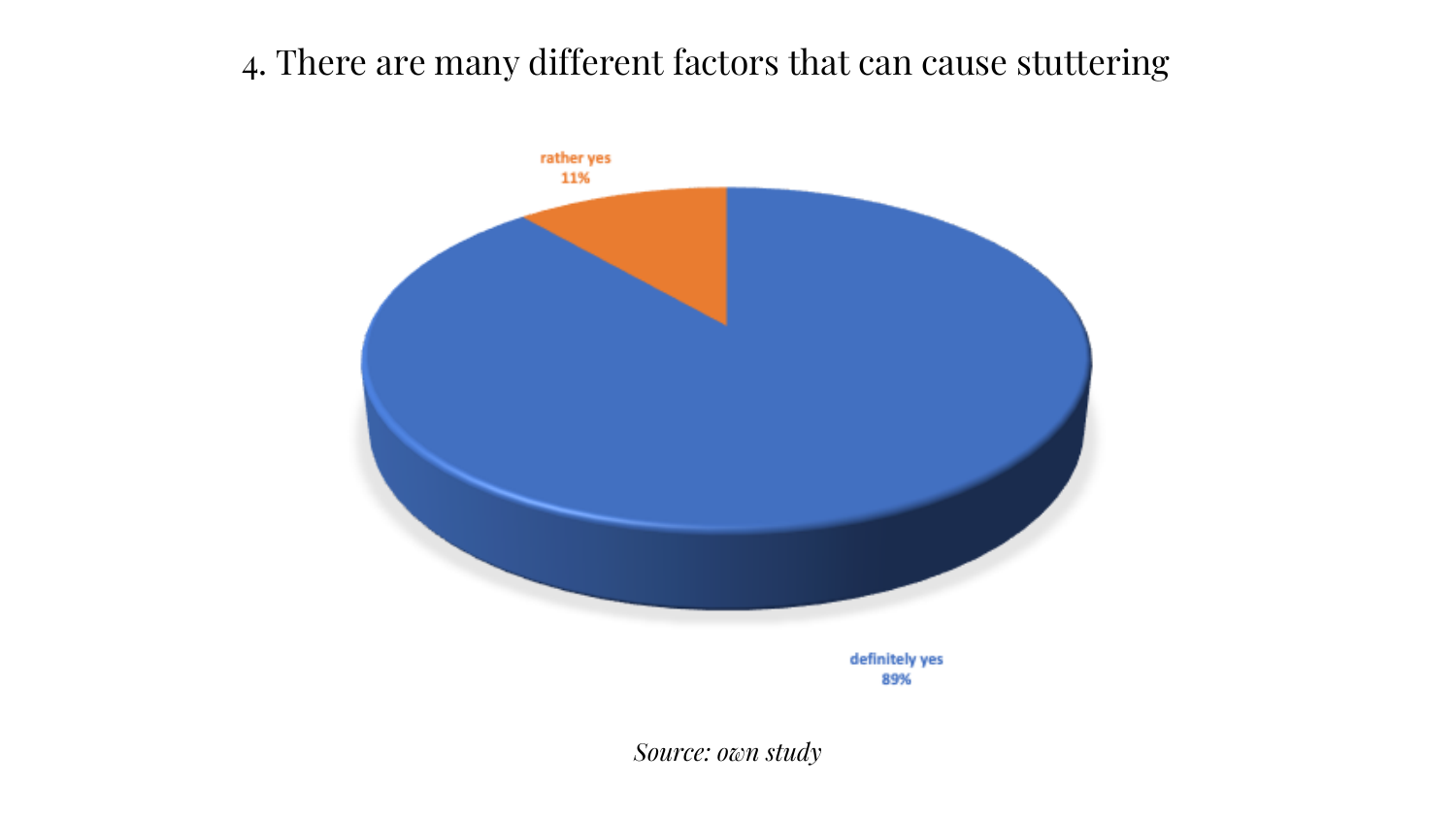# 5. In order for the therapy of stuttering to be effective, it should have a two-way character speech therapy and psychological therapy



*Source: own study*

definitely yes 78%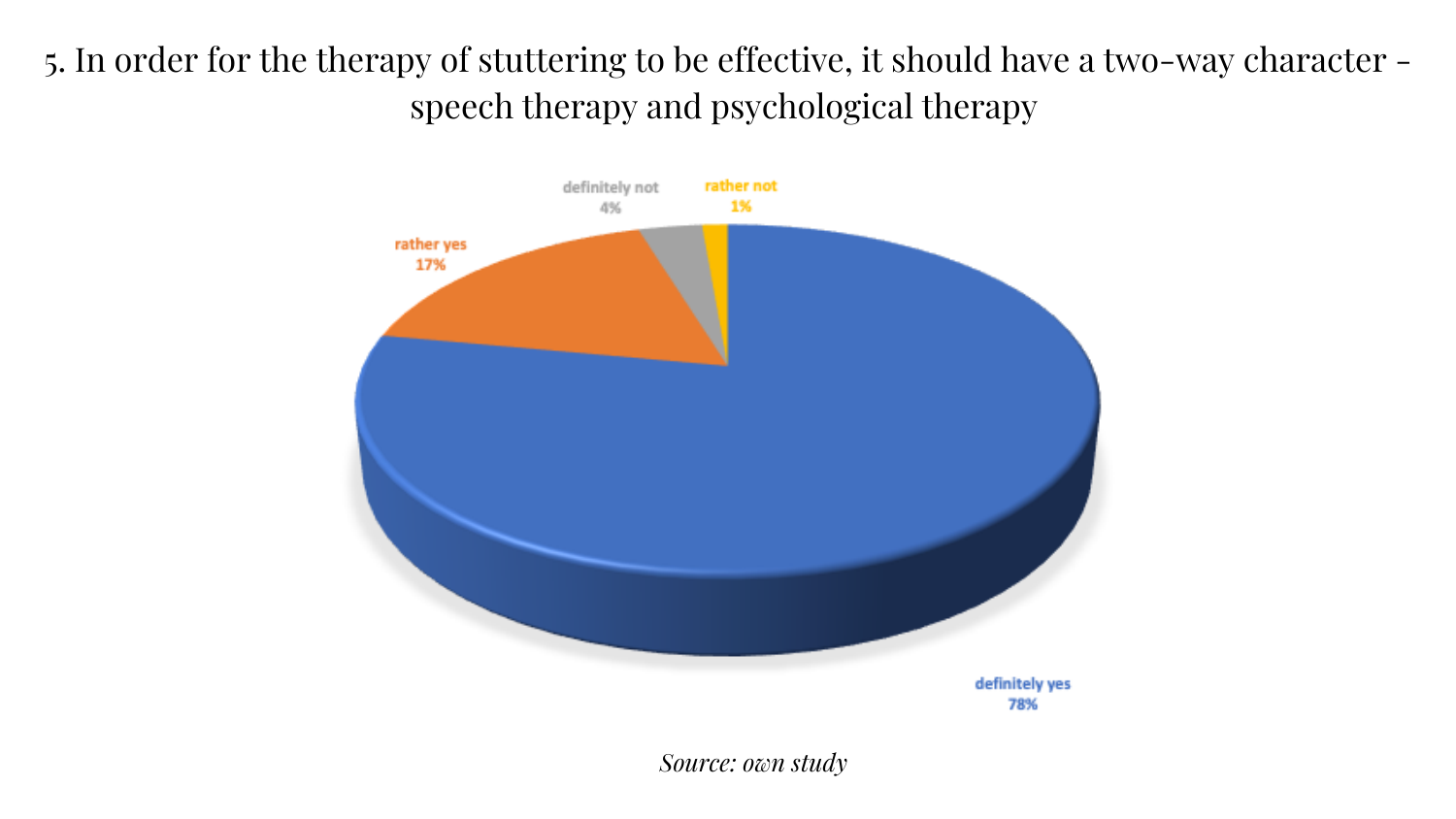# 6. The terms "early childhood stuttering" and "developmental speech disfluency" mean the same thing

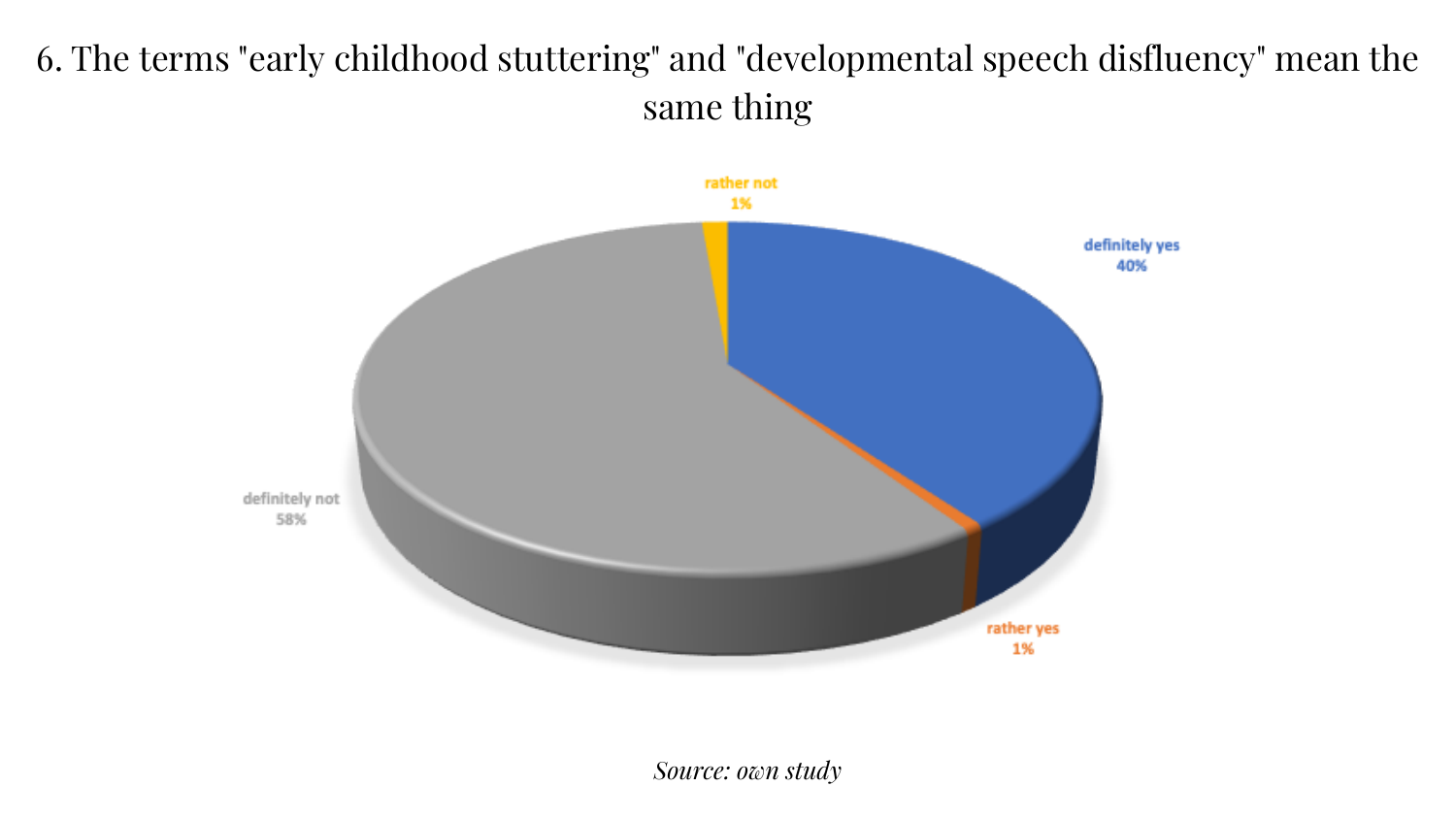### 7. It is possible for one person to experience both stuttering and raving

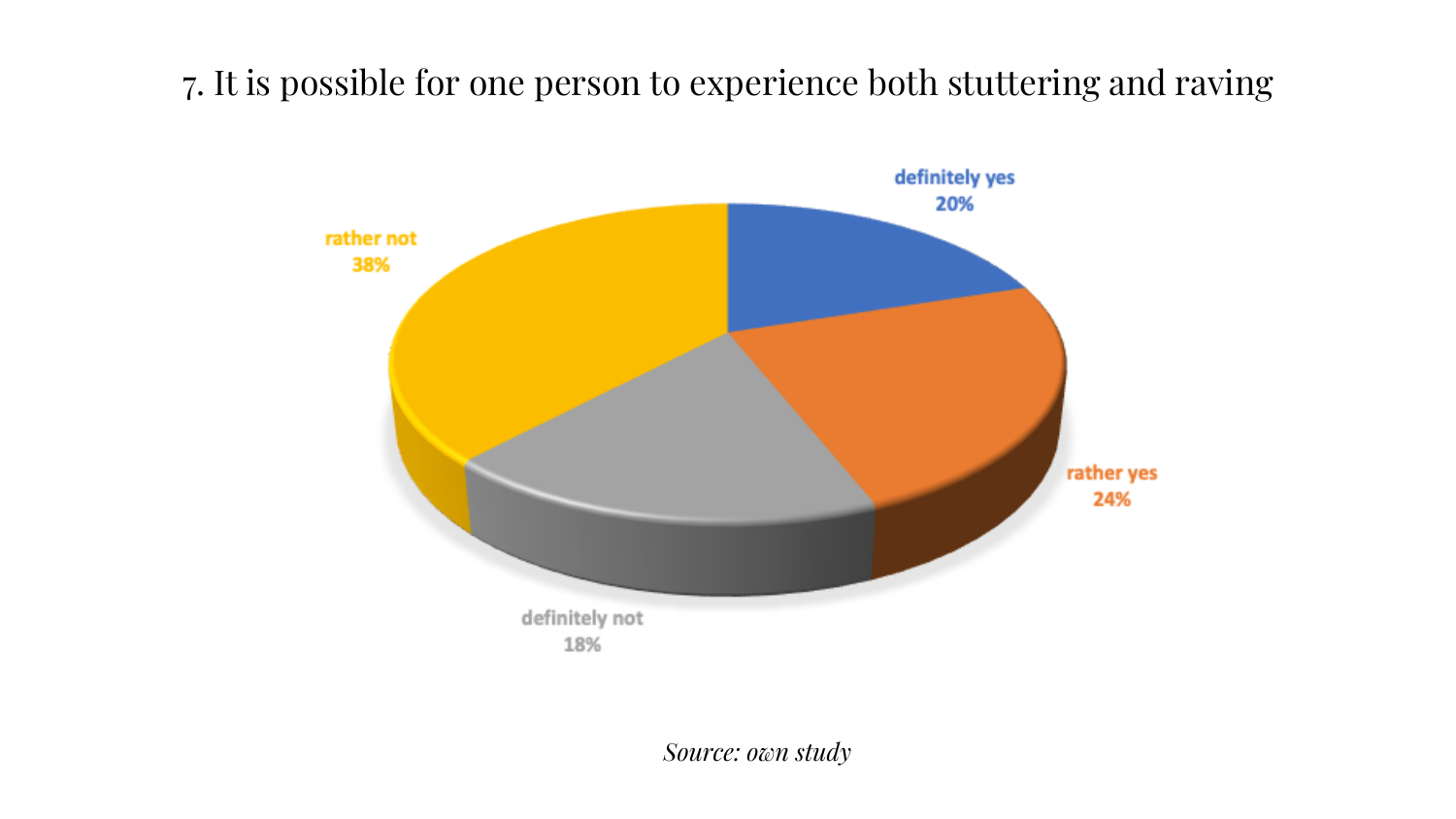### 8. Stuttering and dyslalia may coexist in early school age

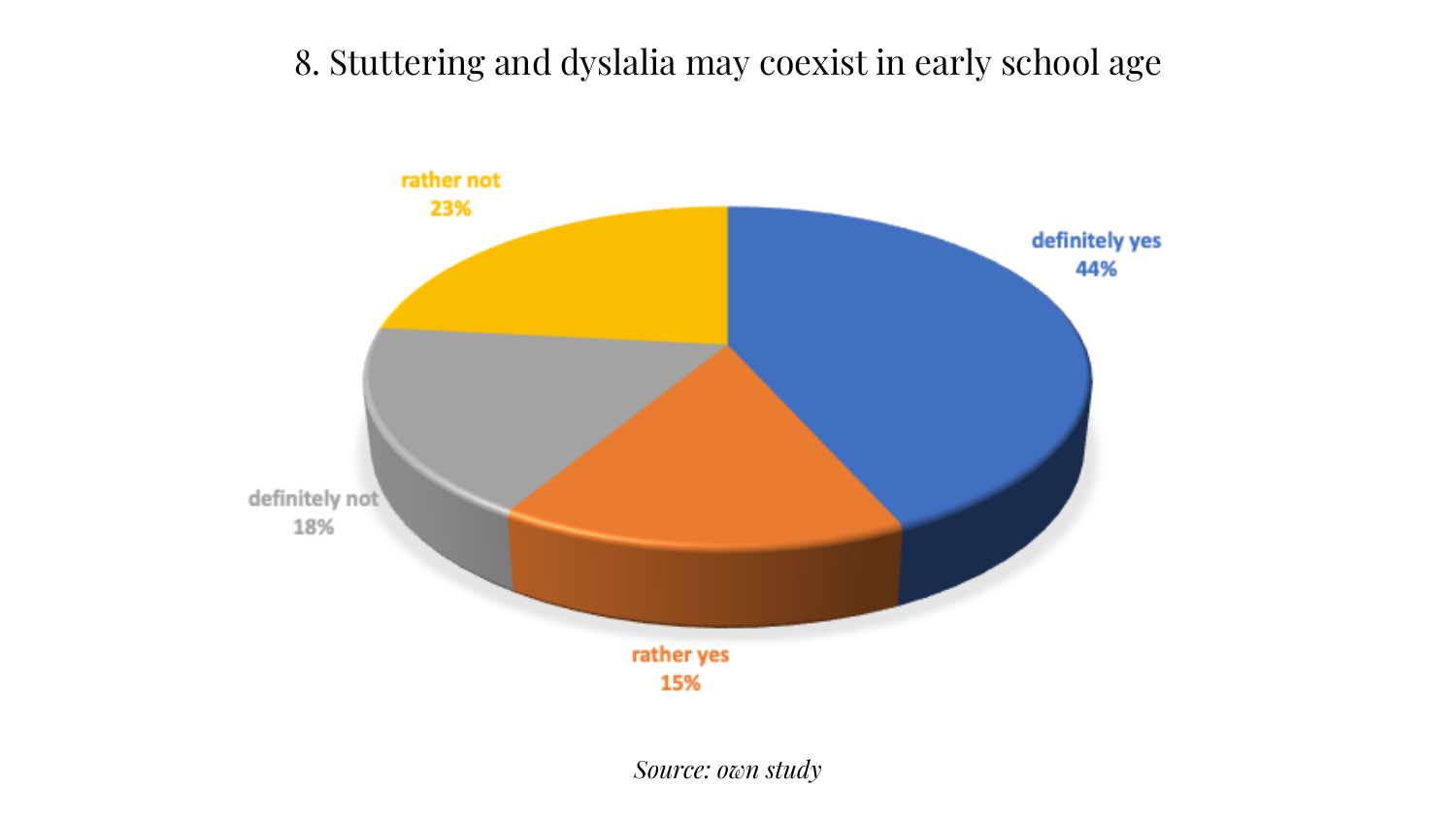### 9. When in contact with a person who stutters, it is helpful to remind them to breathe calmly and deeply and not to get frustrated during the conversation.

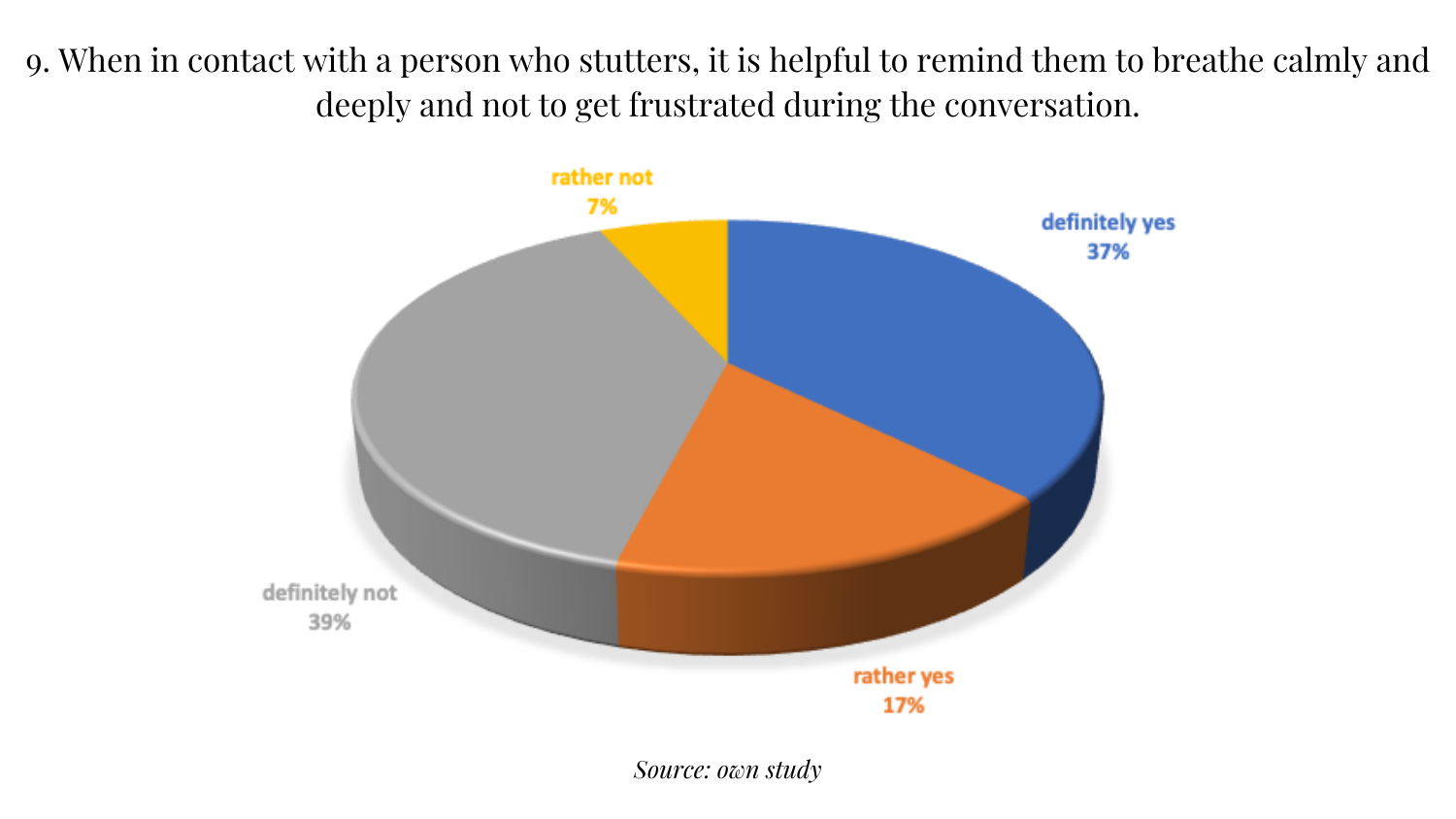### 10. Regardless of the age of the person who stutters, therapy can bring positive results



*Source: own study*

definitely yes 65%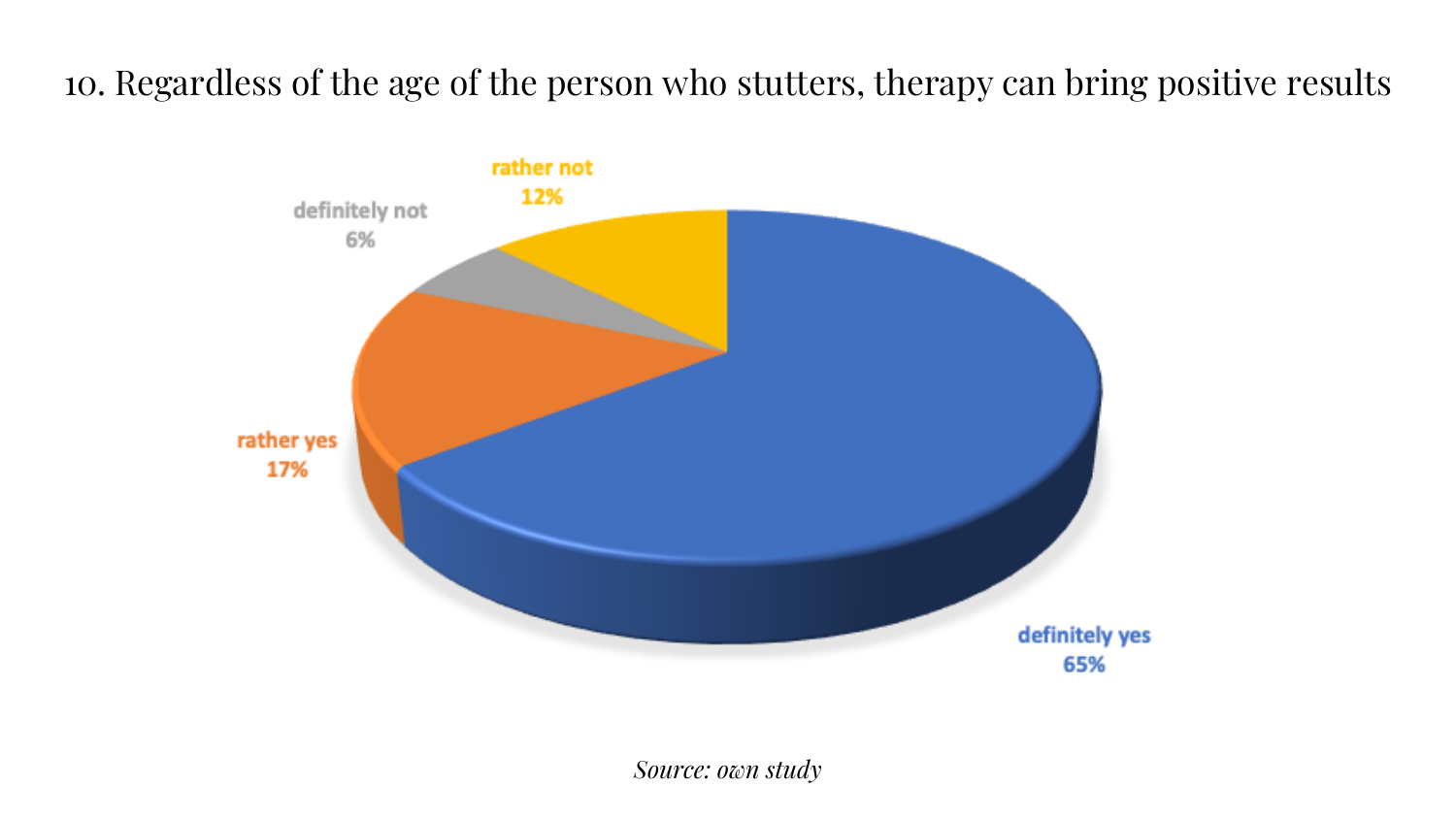### 11.Has the content of stuttering been discussed in the course of your speech therapy studies?

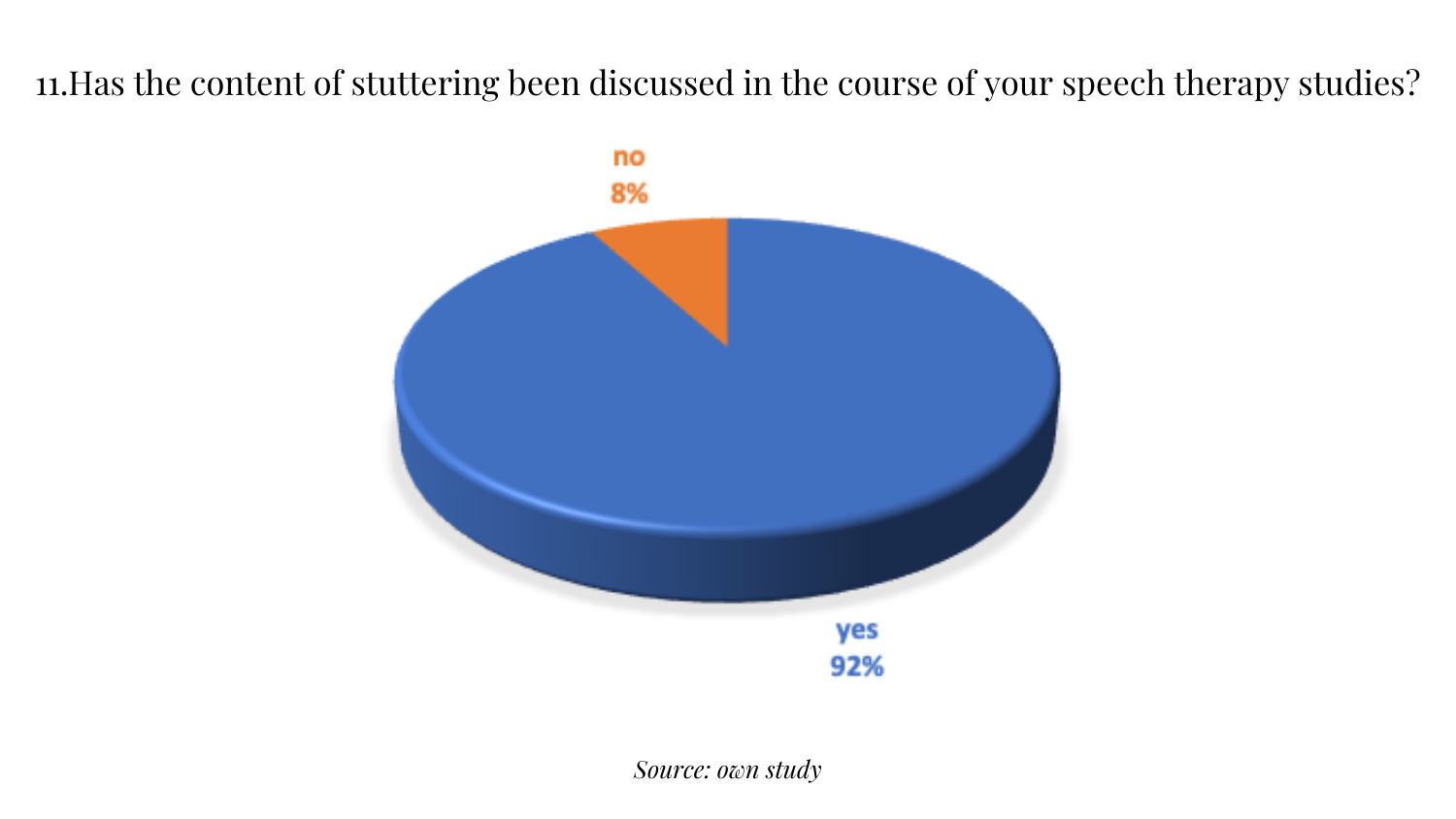# 12. Do you feel competent and well prepared to conduct therapy for people who stutter?



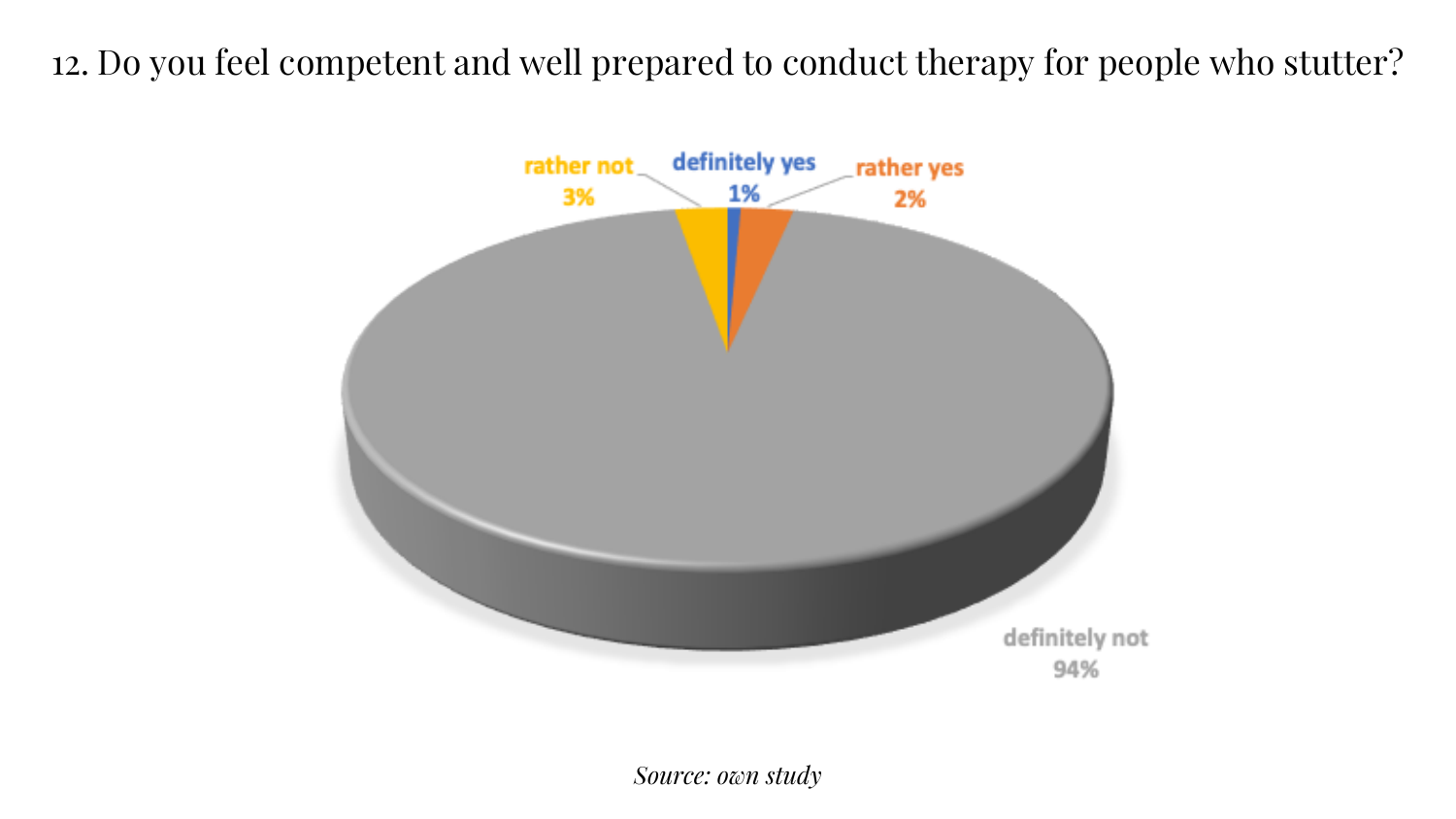

Shaping knowledge and awareness in society  $\bullet$ 

• Considering changing the program of study

#### • More practical work